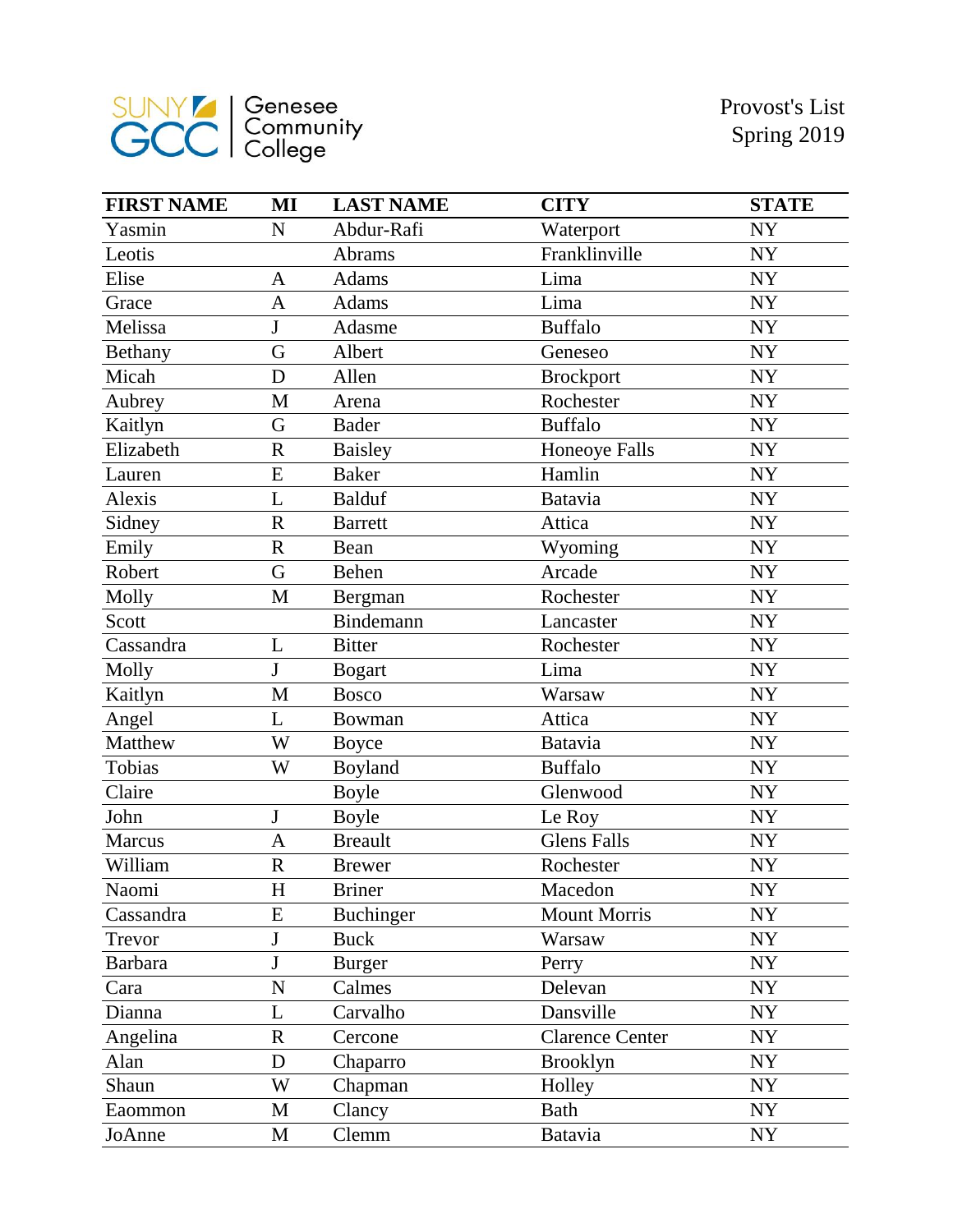

| <b>FIRST NAME</b> | MI                      | <b>LAST NAME</b> | <b>CITY</b>      | <b>STATE</b> |
|-------------------|-------------------------|------------------|------------------|--------------|
| <b>Miles</b>      | $\mathbf{A}$            | Cockhern         | Fairport         | <b>NY</b>    |
| Sherika           | M                       | Coke             | Waterport        | <b>NY</b>    |
| Nicole            |                         | Collins          | Macedon          | <b>NY</b>    |
| Abigael           | $\bf J$                 | Conlin           | Attica           | <b>NY</b>    |
| Monica            | $\mathbf{P}$            | Czach            | Lockport         | <b>NY</b>    |
| Rowan             | M                       | Daly             | Rochester        | <b>NY</b>    |
| <b>Bailey</b>     | ${\bf J}$               | Delelys          | Elba             | <b>NY</b>    |
| Morgan            | $\overline{\mathsf{V}}$ | Devenport        | Duarte           | CA           |
| Amy               | M                       | Dieffenbacher    | North Chili      | <b>NY</b>    |
| Sheena            | A                       | Dilcher          | <b>Byron</b>     | NY           |
| Elijah            | $\mathbf{J}$            | Dobra            | Avon             | <b>NY</b>    |
| Rose              | L                       | Evans            | Lima             | NY           |
| Joshua            | D                       | Fahmer           | Lockport         | <b>NY</b>    |
| Owen              | H                       | Fiber            | Saratoga Springs | NY           |
| Zoey              | E                       | Fiber            | Saratoga Springs | <b>NY</b>    |
| Elijah            | $\mathbf{A}$            | Fiorucci         | Wayland          | <b>NY</b>    |
| Sage              | G                       | Fiorucci         | Wayland          | <b>NY</b>    |
| Ashley            |                         | Firkins          | Alden            | <b>NY</b>    |
| Zerin             | M                       | Firoze           | Chittagong       |              |
| Edward            | $\mathbf N$             | Foeller          | Darien Center    | NY           |
| Jesika            | $\mathbf R$             | Forsyth          | Warsaw           | NY           |
| Nicole            | K                       | Franclemont      | Corfu            | NY           |
| Jamie             | L                       | Fulwell          | Medina           | <b>NY</b>    |
| Hannah            | $\mathbf{J}$            | Fusani           | Warsaw           | NY           |
| Richard           | M                       | Gatti            | Rush             | ${\rm NY}$   |
| Amber             | L                       | Gentner          | Arcade           | NY           |
| Chanel            | A                       | Gibson           | Canandaigua      | ${\rm NY}$   |
| Ashley            | M                       | Gielow           | Akron            | NY           |
| Mallory           | $\mathbf R$             | Gilbraith        | <b>Batavia</b>   | NY           |
| Colin             | ${\bf J}$               | Graham           | Oakfield         | NY           |
| Eva               | M                       | Graham           | Wyoming          | NY           |
| Grace             | $\overline{C}$          | Gregoire         | Albion           | NY           |
| Lamar             | $\mathbf V$             | Grimes           | Phoenix          | NY           |
| Samantha          | M                       | Grisewood        | Gainesville      | NY           |
| <b>Brittney</b>   | B                       | Habermacher      | Rochester        | NY           |
| Laura             | M                       | Hanobik          | Attica           | NY           |
| Nicholas          | $\mathbf J$             | Hanobik          | Attica           | NY           |
| Jillian           | ${\bf E}$               | Hartwig          | Darien Center    | NY           |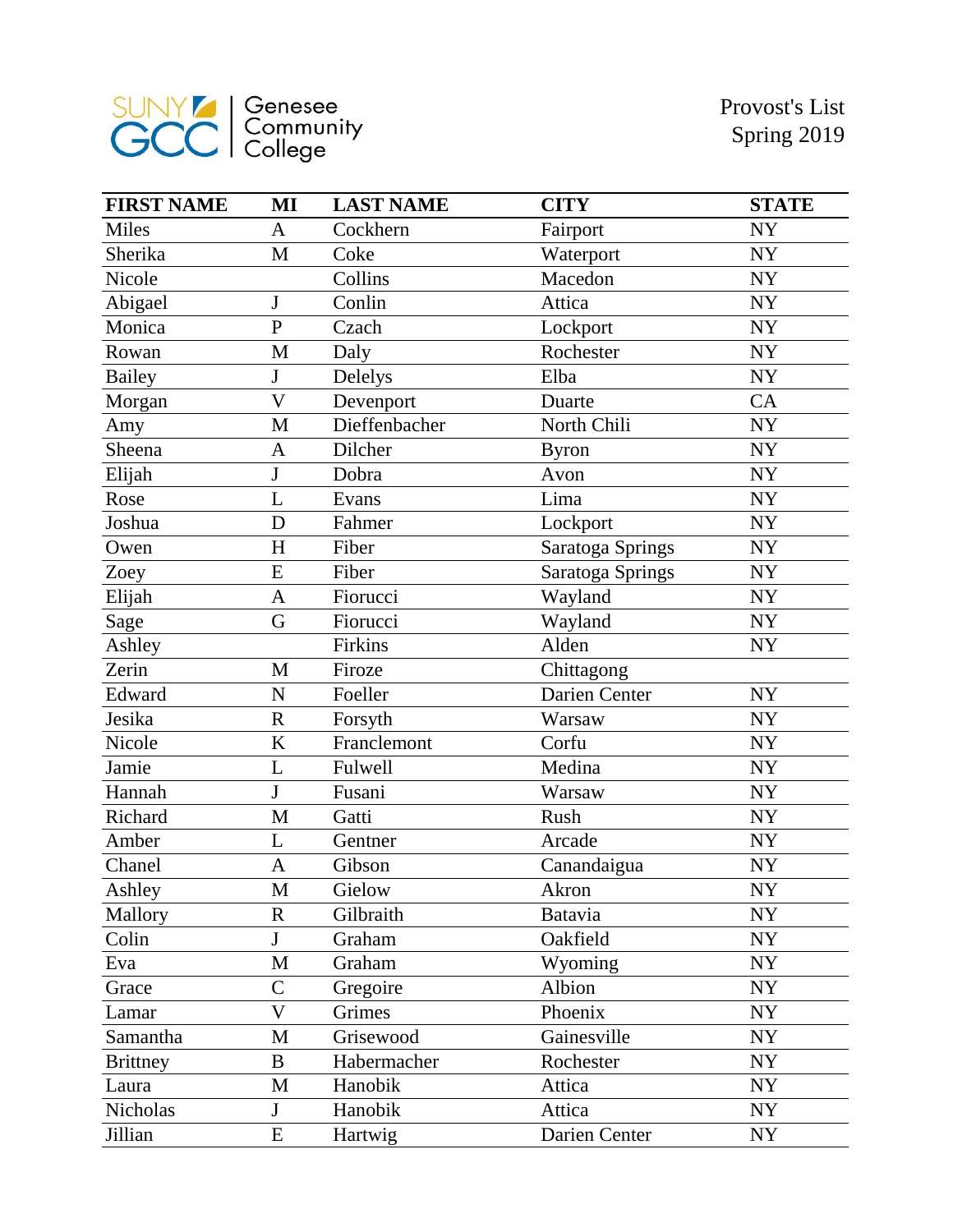

| <b>FIRST NAME</b> | MI                      | <b>LAST NAME</b> | <b>CITY</b>           | <b>STATE</b> |
|-------------------|-------------------------|------------------|-----------------------|--------------|
| Jason             | J                       | Hasler           | Dansville             | <b>NY</b>    |
| Trent             | N                       | Hatch            | Chaffee               | <b>NY</b>    |
| Sebastian         | W                       | Hawkins          | Avon                  | <b>NY</b>    |
| <b>Brandi</b>     | A                       | Heel             | Attica                | <b>NY</b>    |
| Hannah            | M                       | Hilfiker         | Williamson            | <b>NY</b>    |
| Kaeden            | Z                       | Hinton           | Honeoye               | <b>NY</b>    |
| Jason             | G                       | Holmquist        | <b>Central Square</b> | <b>NY</b>    |
| Karena            | M                       | Hoy              | <b>Mount Morris</b>   | <b>NY</b>    |
| Jacob             | M                       | Hubbard          | Williamson            | <b>NY</b>    |
| Nicholas          | A                       | Johnson          | Albion                | <b>NY</b>    |
| Kristin           | A                       | Johnston         | Le Roy                | <b>NY</b>    |
| Andre             | T                       | Jones            | <b>Buffalo</b>        | <b>NY</b>    |
| Alexander         | E                       | Kates            | Rochester             | <b>NY</b>    |
| Chance            | S                       | Kelly            | West Henrietta        | <b>NY</b>    |
| Tammy             | K                       | Kingdollar       | Batavia               | <b>NY</b>    |
| <b>Brynn</b>      | I                       | Knapp            | Avon                  | <b>NY</b>    |
| Sierra            | $\overline{C}$          | Knapp            | West Henrietta        | <b>NY</b>    |
| Cassandra         | $\overline{\text{R}}$   | Koepp            | Alexander             | <b>NY</b>    |
| Kathryn           | $\mathbf R$             | Krautwurst       | Le Roy                | <b>NY</b>    |
| Joshua            | A                       | Kreider          | Lima                  | <b>NY</b>    |
| <b>Jackson</b>    | $\overline{C}$          | Kuffel           | <b>Buffalo</b>        | <b>NY</b>    |
| Katelynn          | A                       | Kuffel           | <b>Buffalo</b>        | NY           |
| Joseph            | M                       | LaCross          | Penfield              | <b>NY</b>    |
| Naomi             |                         | LaDuke           | Alexander             | <b>NY</b>    |
| Colleen           | E                       | Lagonegro        | Avon                  | <b>NY</b>    |
| Bondeana          | $\overline{\mathsf{V}}$ | LaMont           | Glenfield             | <b>NY</b>    |
| Katelyn           | A                       | Lamphier         | Pittsford             | ${\rm NY}$   |
| Tori              |                         | Lane             | Arcade                | <b>NY</b>    |
| Odilla            | E                       | Lawvere          | <b>Buffalo</b>        | <b>NY</b>    |
| Jessica           | $\mathbf F$             | Lennon           | Alexander             | NY           |
| Lauren            | $\mathbf M$             | Lindsay          | Churchville           | <b>NY</b>    |
| Richard           | A                       | Litvin           | Attica                | <b>NY</b>    |
| Alan              |                         | Litvinov         | Penfield              | NY           |
| Rocco             |                         | Lucciano         | Clarence              | <b>NY</b>    |
| Hannah            | G                       | Lum              | Penfield              | NY           |
| Tessa             | $\mathbf R$             | Lynn             | Batavia               | <b>NY</b>    |
| Alisha            |                         | MacFarlane       | Queensbury            | NY           |
| Thomas            | $\mathbf J$             | <b>Macks</b>     | West Henrietta        | NY           |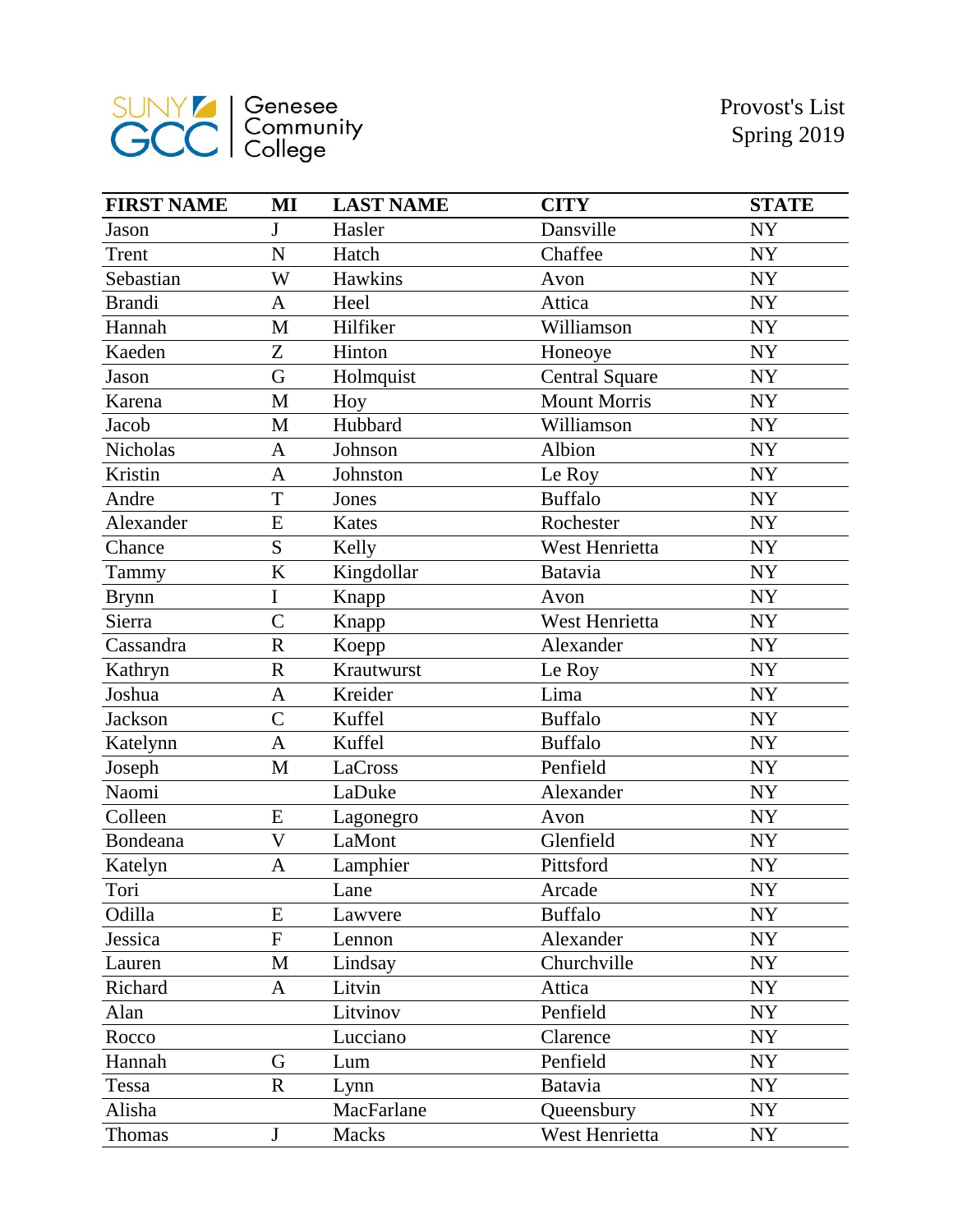

| <b>FIRST NAME</b> | MI           | <b>LAST NAME</b> | <b>CITY</b>         | <b>STATE</b> |
|-------------------|--------------|------------------|---------------------|--------------|
| Sean              | $\mathbf{P}$ | Maloney          | Rochester           | <b>NY</b>    |
| Michael           |              | Manusia          | Attica              | <b>NY</b>    |
| Michelle          | M            | Martin           | Albion              | <b>NY</b>    |
| Caleb             | K            | Martin           | Albion              | NY           |
| <b>Silas</b>      | H            | Martin           | Albion              | <b>NY</b>    |
| Kirstin           | $\bf{B}$     | Martin           | Attica              | NY           |
| Melissa           | M            | Mason            | Perry               | <b>NY</b>    |
| Teagan            | A            | Mathes           | <b>Byron</b>        | <b>NY</b>    |
| Isaac             | ${\bf N}$    | Mattice          | Springwater         | <b>NY</b>    |
| Katrina           | G            | McCracken        | <b>Brockport</b>    | NY           |
| Jhane             |              | McFarland        | Rochester           | NY           |
| Cheryl            | A            | McGee            | Le Roy              | <b>NY</b>    |
| Naomi             | $\mathbf J$  | McMullen         | Victor              | <b>NY</b>    |
| Elizabeth         | $\mathbf R$  | Meyers           | Alden               | NY           |
| Rebecca           | D            | Mikolon          | Lancaster           | <b>NY</b>    |
| Chantel           | M            | Montalvo         | Medina              | <b>NY</b>    |
| Claire            | ${\bf N}$    | Moody            | Spencerport         | <b>NY</b>    |
| Todd              | D            | Morgan           | Memphis             | <b>TN</b>    |
| Grace             | E            | Morrill          | Bergen              | <b>NY</b>    |
| Carter            | $\mathbf{A}$ | Neumann          | <b>Brockport</b>    | <b>NY</b>    |
| Angelique         | M            | Newton           | <b>East Bethany</b> | NY           |
| Kali              | M            | Nichols          | Batavia             | NY           |
| Samantha          | J            | Nickerson        | Elba                | NY           |
| Connor            |              | Norton           | Delevan             | NY           |
| Sean              | J            | O'Brien          | Hamburg             | <b>NY</b>    |
| Jessica           | L            | O'neil           | Batavia             | <b>NY</b>    |
| Caitlin           |              | O'Neil           | Scottsville         | ${\rm NY}$   |
| Elias             | $\bf J$      | Orfanides        | <b>Bath</b>         | NY           |
| Gabriella         | L            | Orfanides        | <b>Bath</b>         | NY           |
| Tanner            | $\bf K$      | Orfanides        | Bath                | <b>NY</b>    |
| Jennifer          | L            | Orr              | Lyndonville         | NY           |
| Kimberly          |              | Ortiz            | <b>Buffalo</b>      | NY           |
| Nicole            | M            | Paddock          | Warsaw              | NY           |
| <b>Brianna</b>    | V            | Paniccia         | Waterport           | NY           |
| Wesley            | A            | Parker           | Lockport            | NY           |
| Dinah             | M            | Parnell          | Bloomfield          | NY           |
| Johanna           | E            | Passero          | Rochester           | NY           |
| Stephen           | $\mathsf{C}$ | Passero          | Rochester           | NY           |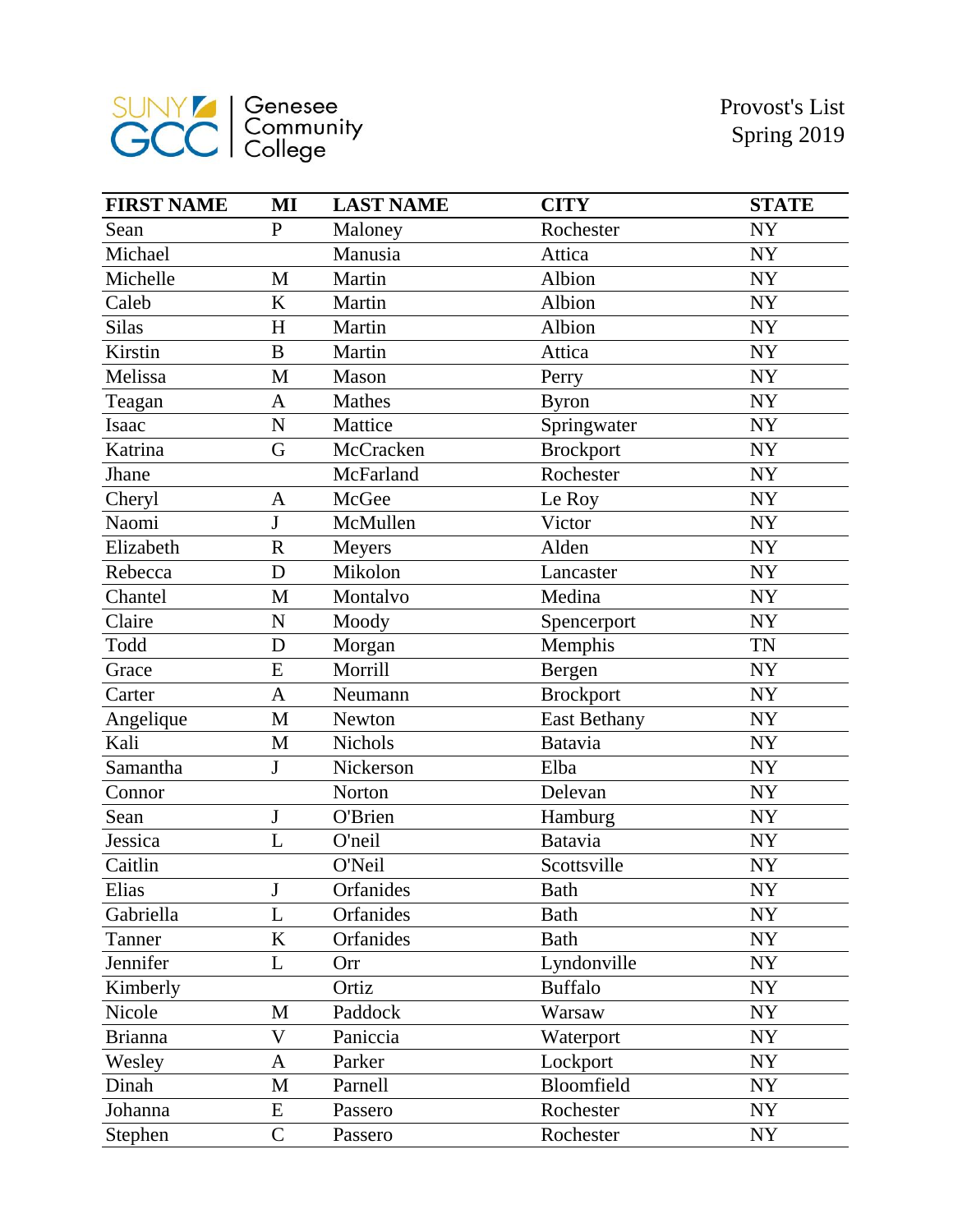

| <b>FIRST NAME</b> | MI             | <b>LAST NAME</b> | <b>CITY</b>           | <b>STATE</b> |
|-------------------|----------------|------------------|-----------------------|--------------|
| Amber             | M              | Patten           | Holley                | <b>NY</b>    |
| Sadie             | M              | Peers            | Spencerport           | NY           |
| Caroline          | E              | Pelton           | <b>East Bethany</b>   | <b>NY</b>    |
| Karley            | H              | Phillips         | Farmington            | <b>NY</b>    |
| Maria             | ${\bf E}$      | Pietras          | <b>Buffalo</b>        | <b>NY</b>    |
| William           | J              | Plume            | Arcade                | NY           |
| Alicia            | $\mathbf{M}$   | Pritchard        | Nunda                 | <b>NY</b>    |
| Joan              | M              | Quinn            | <b>East Rochester</b> | <b>NY</b>    |
| Hunter            | E              | Radesi           | Geneseo               | <b>NY</b>    |
| Susan             | K              | Radtke           | <b>Buffalo</b>        | <b>NY</b>    |
| Dominic           | J              | Renaldo          | Churchville           | NY           |
| Jason             | J              | Roberts          | <b>Naples</b>         | NY           |
| Thomas            | E              | Robertson        | Warsaw                | <b>NY</b>    |
| Jean              | $\overline{C}$ | Rodriguez        | <b>Bronx</b>          | <b>NY</b>    |
| Abigeil           | E              | Rodriguez        | Lyndonville           | <b>NY</b>    |
| Cleghon           | E              | Rolle            | Batavia               | NY           |
| Ryan              | $\mathbf{A}$   | Rosso            | Holland               | ${\rm NY}$   |
| Jessica           | $\mathbf{A}$   | Ruiz             | Pavilion              | <b>NY</b>    |
| Danielle          | L              | <b>Russ</b>      | Kent                  | ${\rm NY}$   |
| Jon               |                | Russell          | Webster               | <b>NY</b>    |
| Lewis             | D              | Ryan             | Darien Center         | <b>NY</b>    |
| Hunter            | $\mathbf R$    | Salisbury        | Webster               | <b>NY</b>    |
| Ethan             | M              | Sanders          | Lima                  | NY           |
| Cameron           | M              | Sanzo            | <b>Batavia</b>        | NY           |
| Jennamarie        | E              | Schiller         | Alexander             | NY           |
| Melissa           | $\overline{C}$ | Schramm          | Rochester             | <b>NY</b>    |
| Kimberly          | L              | Schue            | East Aurora           | NY           |
| <b>Brian</b>      | $\overline{C}$ | Schultz          | Medina                | NY           |
| Misty             | L              | <b>Shanks</b>    | Angelica              | NY           |
| Katie             | L              | Simar            | Arcade                | NY           |
| <b>Brianna</b>    | $\overline{C}$ | Slane            | Retsof                | <b>NY</b>    |
| Aimee             | L              | Slisher          | Lima                  | NY           |
| Gretta            | L              | Smith            | Albion                | NY           |
| Margaret          | M              | Smith            | Batavia               | <b>NY</b>    |
| Carly             | A              | Smith            | <b>Black Creek</b>    | NY           |
| Rebecca           | A              | Smith            | Medina                | NY           |
| Christine         | M              | Smith            | North Chili           | NY           |
| Michael           | Q              | Smith            | Pelham                | NY           |